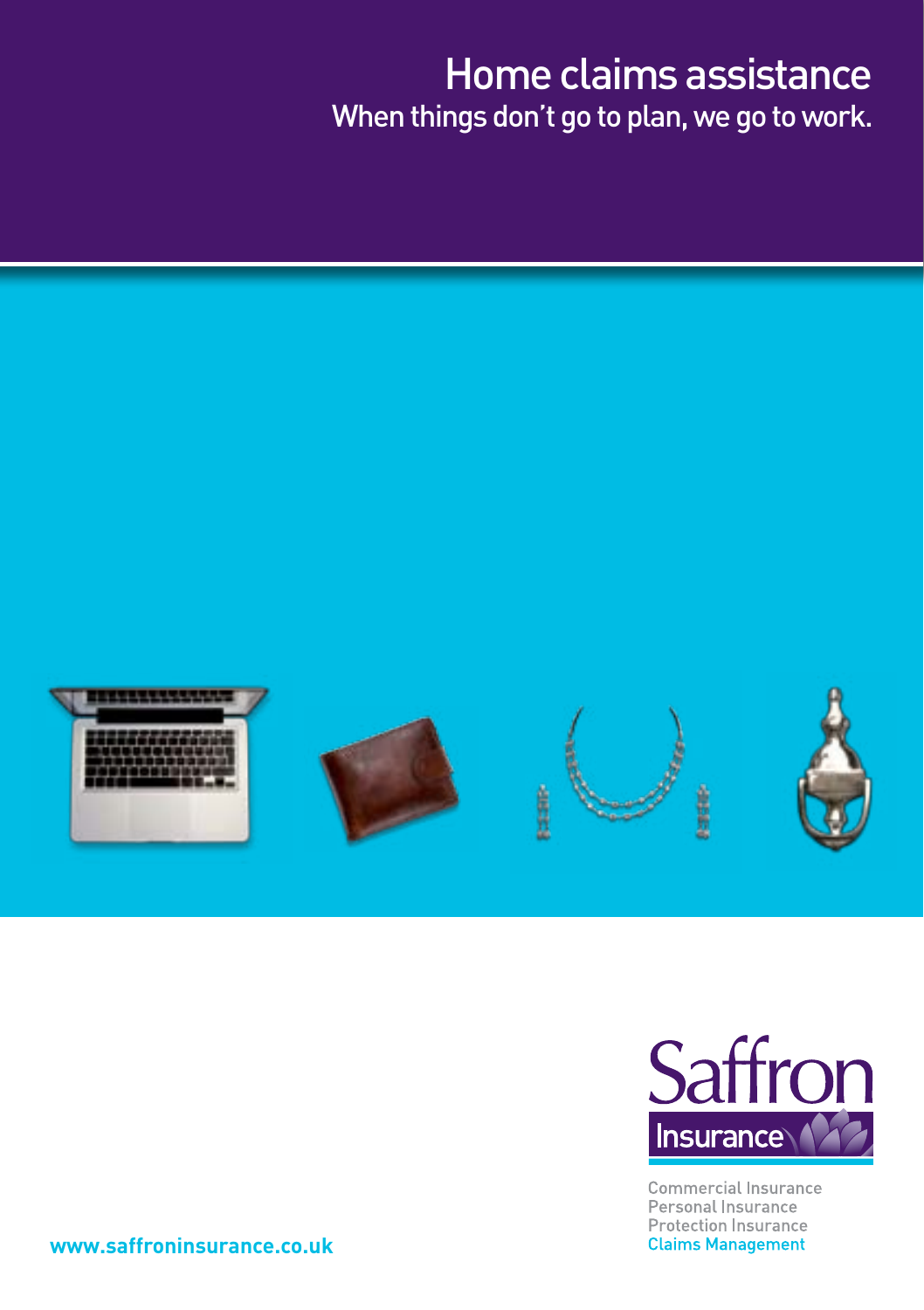## Home claims assistance

In the event of a claim, experienced specialists are on hand to ensure that your claim is dealt with efficiently and effectively in order to minimise disruption to you. If you have an emergency our household helpdesk is available 24 hours a day 365 days a year.

### We will report the incident to your insurers where they allow us to and can arrange:

- Emergency building repairs
- Storm and water damage repairs
- • Emergency locksmiths
- Refurbishment and decoration services

#### Important information:

- Our out of hours emergency helpline is managed by a Third Party supplier
- Please note that it is your responsibility to ensure that you check if this or any other policy covers you for emergency repairs prior to contacting us
- If any work is carried out by an appointed tradesman, you may be responsible for the costs incurred (including call out fees)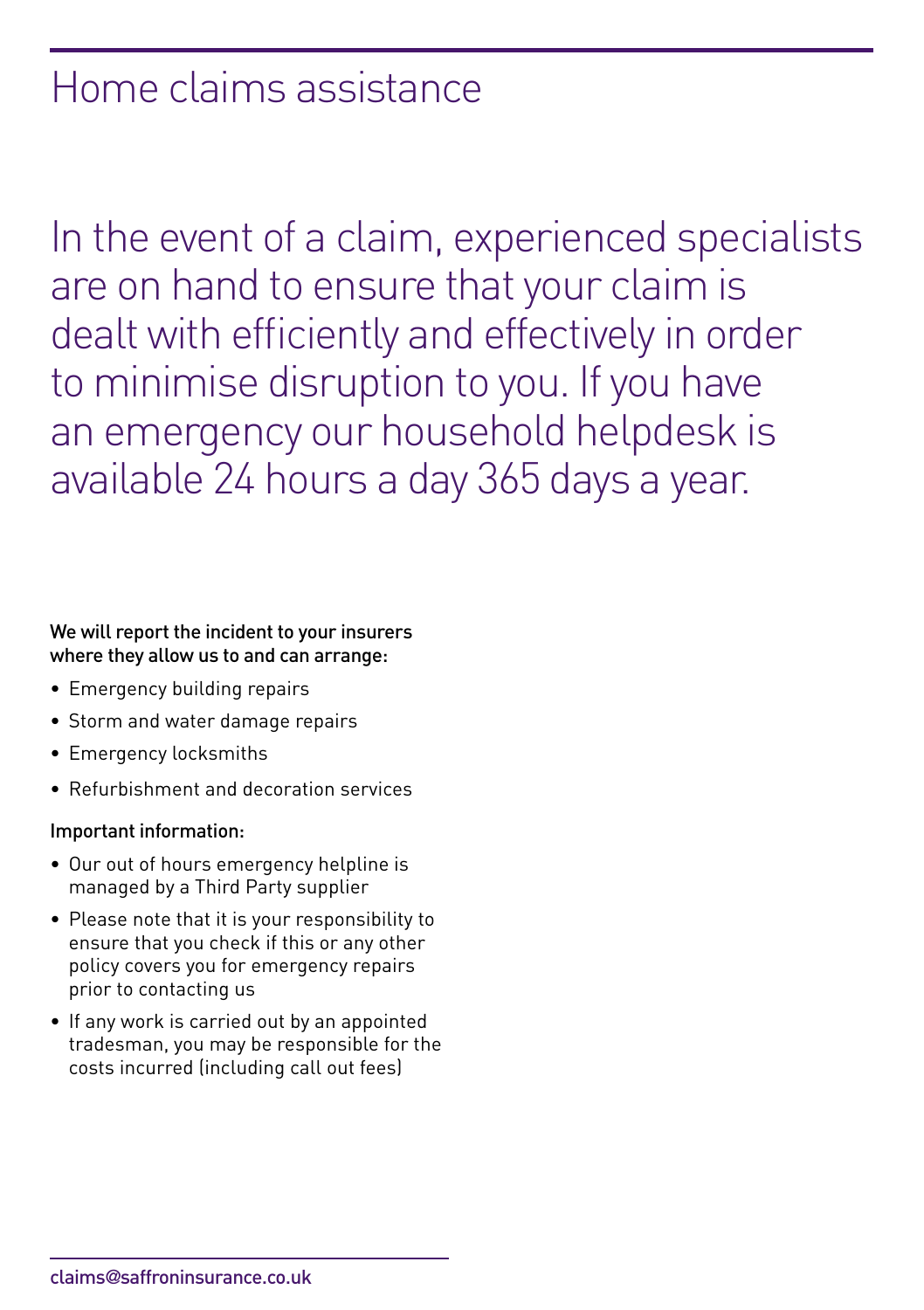# **Contents**

| Arc Family Legal Expenses Insurance    |    |
|----------------------------------------|----|
| Family Legal Expenses Policy Summary   | 1  |
| <b>Family Legal Expenses Insurance</b> | 5  |
| Definitions                            | 6  |
| Cover                                  | 7  |
| Telephone Helplines                    | 12 |
| <b>Legal Document Service</b>          | 13 |
| Conditions                             | 15 |
| <b>Customer Services Information</b>   | 17 |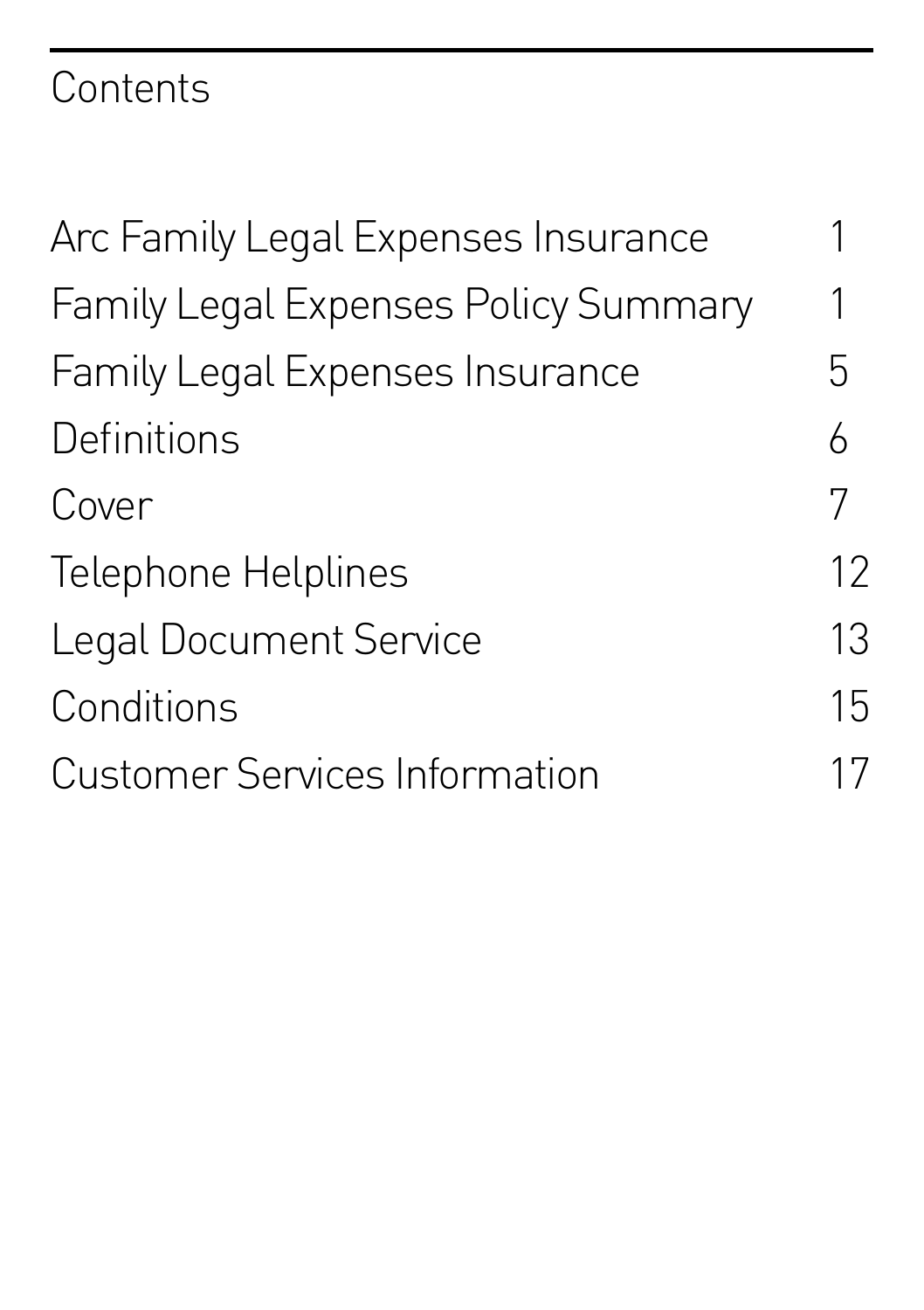## **Family Legal Expenses Policy Summary**

Some important facts about **your** family legal expenses insurance policy are summarised below. This summary does not describe all the terms and conditions of **your** policy, so please take time to read the policy document to make sure **you** understand the cover it provides.

The insurance cover summarised in this document is provided by Inter Partner Assistance SA, and administered on their behalf by Arc Legal Assistance Ltd.

**Your** legal expenses cover is valid for the same duration as the home insurance cover with which it is offered, and meets the needs of individuals seeking cover for legal expenses incurred in the specific areas summarised below.

**Your** legal expenses cover applies to **you**, **your** spouse and other family members who live with you in your home.

### Cancellation rights (cooling off period)

Within 14 days of receipt of insurance documentation **you** may cancel this policy if it does not meet **your** needs. Subject to **your** insurance advisor receiving **your** advice of this, they will issue a full return of premium, the policy will be regarded as not having been taken up by **you** and will be cancelled from inception.

### To make a claim

As soon as **you** have a legal problem that **you** may require assistance with under this insurance **you** should telephone **us** on **0344 412 2416**.

### Complaints

If **you** are unhappy with the service that has been provided, **you** should contact **us** at the address below.

If **you** cannot settle **your** complaint with **us**, **you** may be entitled to refer it to the Financial Ombudsman Service. For full details of **our** complaints procedure and how to contact the Financial Ombudsman Service please see **our** policy document.

Arc contact details are:

Arc Legal Assistance Ltd PO Box 8921 Colchester CO4 5YD

T: 01206 615 000 E: customerservice@arclegal.co.uk

### Compensation

**We** are covered by the Financial Services Compensation Scheme. **You** may be entitled to compensation from the scheme if Arc Legal or Inter Partner Assistance are unable to meet their obligations. **Your** entitlement to compensation will depend on the circumstances of the claim. Further information about compensation scheme arrangements is available at www.fscs.org.uk or by telephoning 0800 678 1100.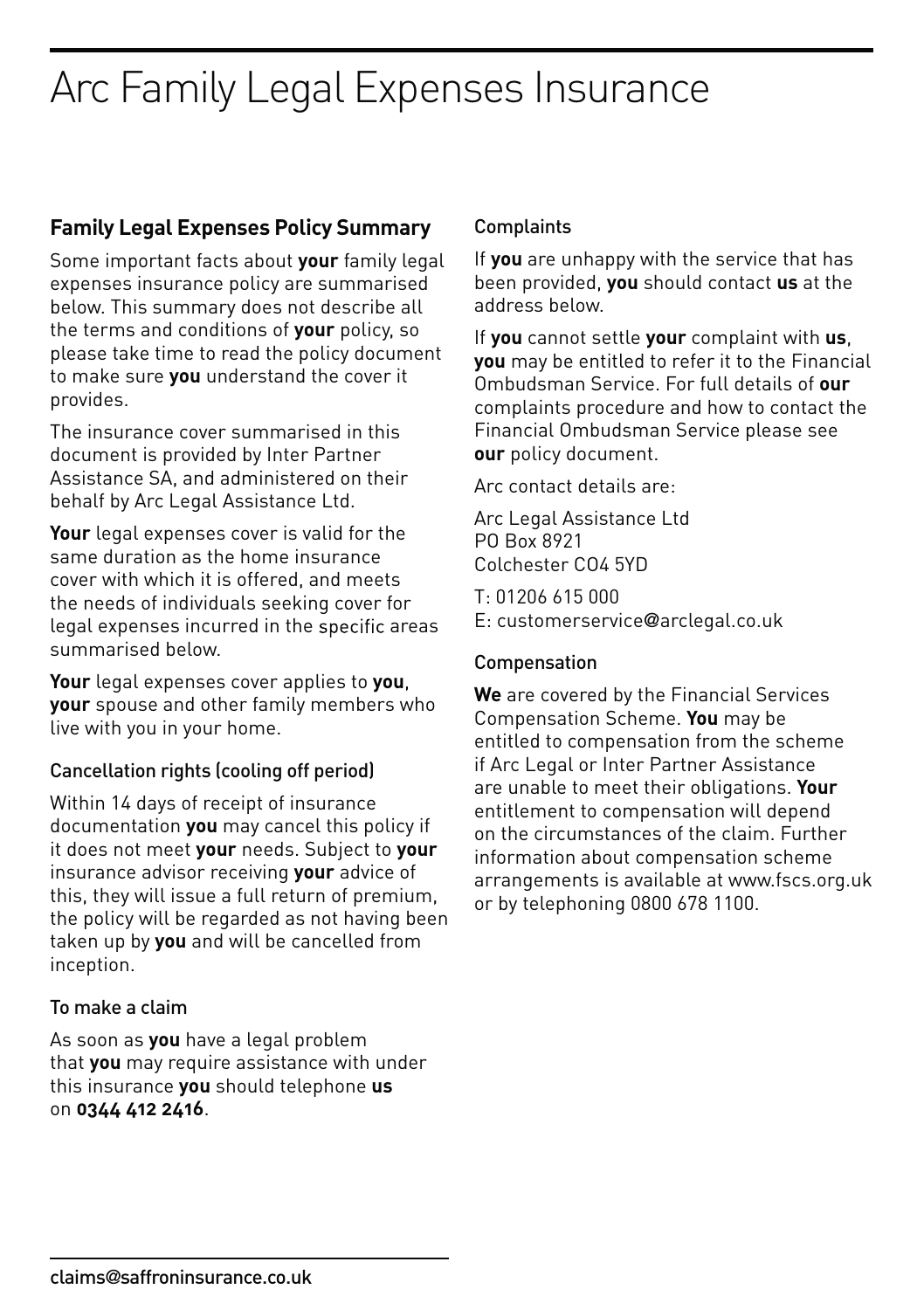| <b>Significant features</b><br>and benefits              | <b>Significant exclusions or limitations</b>                                                                                                                                                                               | <b>Policy section</b> |
|----------------------------------------------------------|----------------------------------------------------------------------------------------------------------------------------------------------------------------------------------------------------------------------------|-----------------------|
| Legal costs of up to<br>£75,000 per claim are<br>covered | This insurance covers the legal expenses<br>incurred by our panel solicitors. You are not<br>covered for any other legal representatives<br>costs unless court proceedings are started<br>or a conflict of interest arises | All                   |
|                                                          | It is a key condition of this insurance that<br>there must be reasonable prospects of<br>success in taking legal action before a<br>claim for legal expenses will be accepted                                              |                       |
|                                                          | For full details of policy exclusions please<br>refer to the policy wording                                                                                                                                                |                       |
|                                                          | In summary there is no cover for:                                                                                                                                                                                          |                       |
|                                                          | • Claims which arise, or where<br>proceedings are brought outside of the<br>Great Britain, Northern Ireland, The<br>Channel Islands and The Isle of Man                                                                    |                       |
|                                                          | • Costs incurred without our prior consent                                                                                                                                                                                 |                       |
|                                                          | • Claims arising from a dispute between<br>persons insured under this policy                                                                                                                                               |                       |
|                                                          | • Costs covered by another insurance<br>policy                                                                                                                                                                             |                       |
|                                                          | • Fines or penalties                                                                                                                                                                                                       |                       |
|                                                          | Property Infringement and Property<br>Damage: £250 per claim                                                                                                                                                               |                       |
|                                                          | All other sections: Nil                                                                                                                                                                                                    |                       |
|                                                          | Prior to the issue of the court proceedings<br>or a conflict of interest arising there<br>is no cover for the costs of any legal<br>representative other than those incurred by<br>our panel solicitor                     |                       |
|                                                          |                                                                                                                                                                                                                            |                       |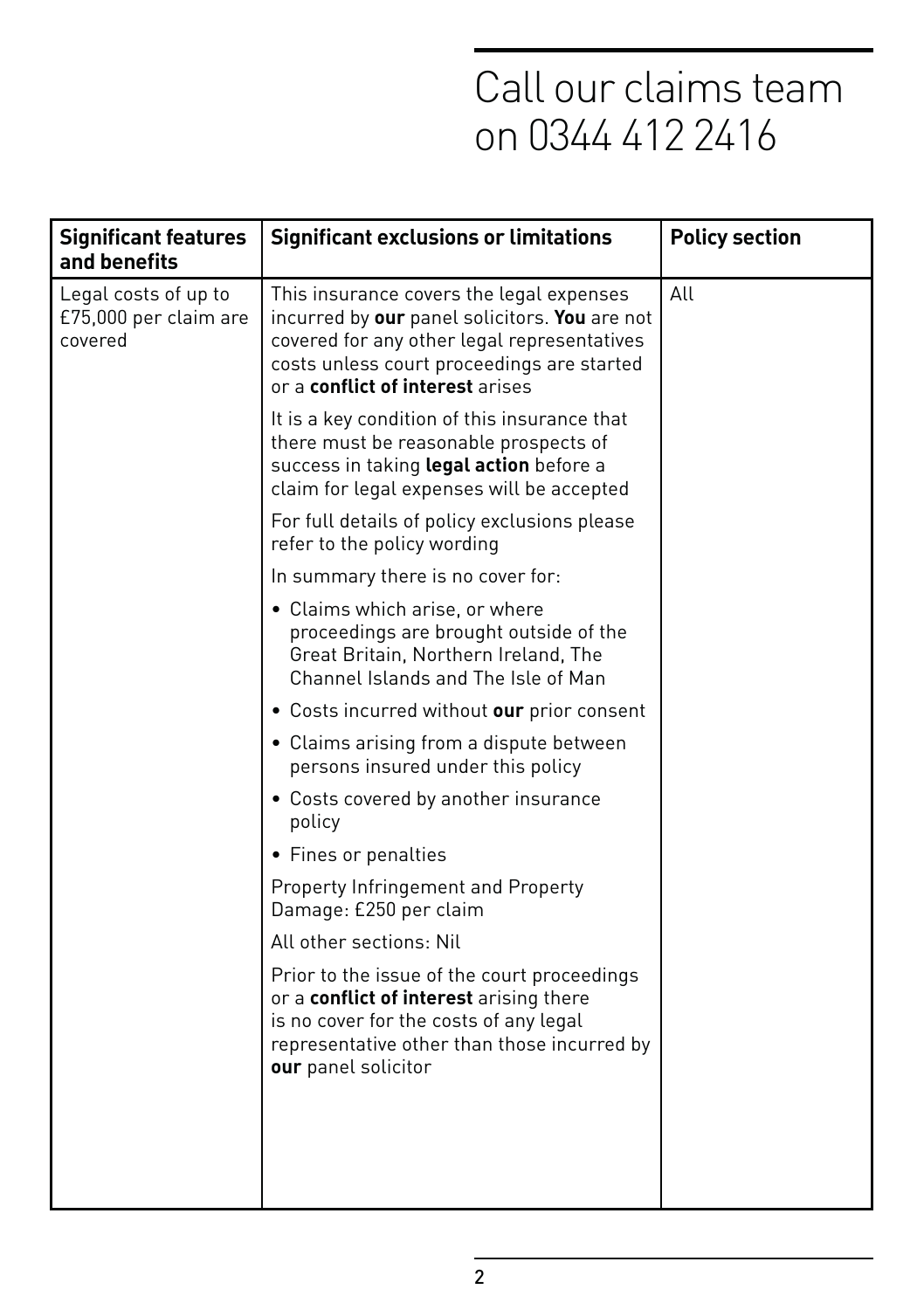| <b>Significant features</b><br>and benefits                                                                                    | <b>Significant exclusions or limitations</b>                                                                                                                                                                                                   | <b>Policy section</b>                        |
|--------------------------------------------------------------------------------------------------------------------------------|------------------------------------------------------------------------------------------------------------------------------------------------------------------------------------------------------------------------------------------------|----------------------------------------------|
| Legal expenses to<br>pursue: Contract claims<br>against a person /<br>organisation providing<br>defective goods or<br>services | At least £100 plus VAT must be in dispute                                                                                                                                                                                                      | See cover -<br><b>Consumer Pursuit</b>       |
| Legal expenses to<br>pursue: Personal injury<br>claims against the<br>responsible person /<br>organisation                     |                                                                                                                                                                                                                                                | See cover -<br>Personal Injury               |
| Legal expenses to<br>pursue: An action<br>against an employer<br>for a breach of your<br>employment rights                     | The alleged breach must have occurred at<br>least 90 days after legal expenses cover<br>started                                                                                                                                                | See cover -<br>Employment<br><b>Disputes</b> |
| Legal expenses to<br>pursue: Actions for<br>nuisance or trespass<br>relating to the home                                       | The nuisance or trespass must have<br>occurred at least 180 days after legal<br>expenses cover started                                                                                                                                         | See cover<br>- Property<br>Infringement      |
| Legal expenses to<br>pursue: Actions against<br>parties causing physical<br>damage to the home                                 |                                                                                                                                                                                                                                                |                                              |
| Legal expenses to<br>defend your legal rights:                                                                                 | Claims for alleged road traffic accidents<br>offences where you did not hold or were<br>disqualified from holding a licence to<br>drive or are being prosecuted for driving<br>whilst under the influence of drink or<br>nonprescription drugs | See cover -<br><b>Property Damage</b>        |
| • Arising out of your<br>work as an employee                                                                                   |                                                                                                                                                                                                                                                | See cover - Legal<br>Defence                 |
| • Arising out of a Motor<br>Prosecution                                                                                        |                                                                                                                                                                                                                                                |                                              |
| • Arising out of a formal<br>investigation or<br>disciplinary hearing                                                          | Advisers' costs where you are entitled to<br>legal aid from the body responsible for its<br>administration, or were funding is available<br>from another public body, a trade union,<br>employer or any other insurance                        |                                              |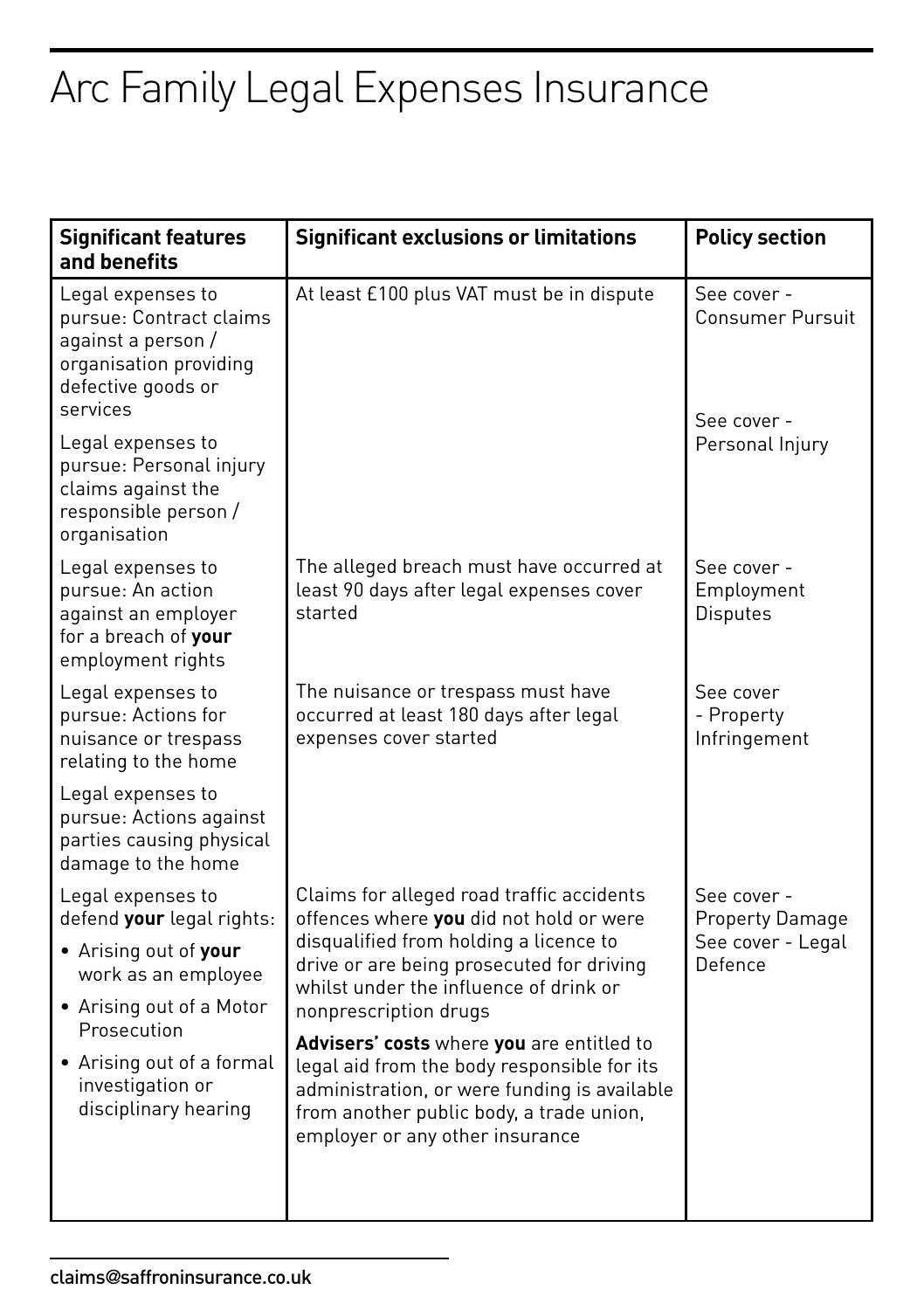| <b>Significant features</b><br>and benefits                                                                                                                | <b>Significant exclusions or limitations</b>                                                                    | <b>Policy section</b>                                     |
|------------------------------------------------------------------------------------------------------------------------------------------------------------|-----------------------------------------------------------------------------------------------------------------|-----------------------------------------------------------|
| Legal expenses to<br>defend: Contract claims<br>brought by a person to<br>whom private goods<br>have been sold                                             | At least £100 plus VAT must be in dispute.                                                                      | See cover -<br>Consumer Defence                           |
| Legal expenses to<br>pursue: Actions against<br>those whom have broken<br>the Data Protection Act<br>resulting in financial<br>loss                        |                                                                                                                 | See cover - Data<br>Protection                            |
| Accountancy fees as a<br>result of an HM Revenue<br>and Customs Personal<br>full or Aspect enquiry                                                         | Accountancy fees which relate to your<br>business trade or profession                                           | See cover - Tax                                           |
| Legal expenses to<br>pursue: A claim<br>following your unlawful<br>eviction from rented<br>property                                                        | The dispute must have occurred at least<br>three months after this legal cover started                          | See cover -<br><b>Tenancy Disputes</b>                    |
| Advisers' costs in<br>appealing the decision<br>of a Local Education<br>Authority                                                                          | Arising where the LEA's refusal occurred<br>within the first 6 months of the first insured<br>period            | See cover -<br><b>School Admission</b><br><b>Disputes</b> |
| Legal expenses to<br>pursue: Probate<br>disputes involving the<br>will of your parents,<br>grandparents, children,<br>step-children or adopted<br>children | Any disputes or costs where a will has not<br>been previously made concluded or cannot<br>be traced (Intestate) | See cover -<br>Probate                                    |
| Legal expenses to<br>defend: Proceedings,<br>reverse incorrect<br>judgments and<br>challenge consumer<br>credit ratings resulting<br>from identity theft   | The <b>insured incident</b> must have occurred<br>after the first 30 days of the insured period                 | See cover -<br>Personal Identity<br>Theft                 |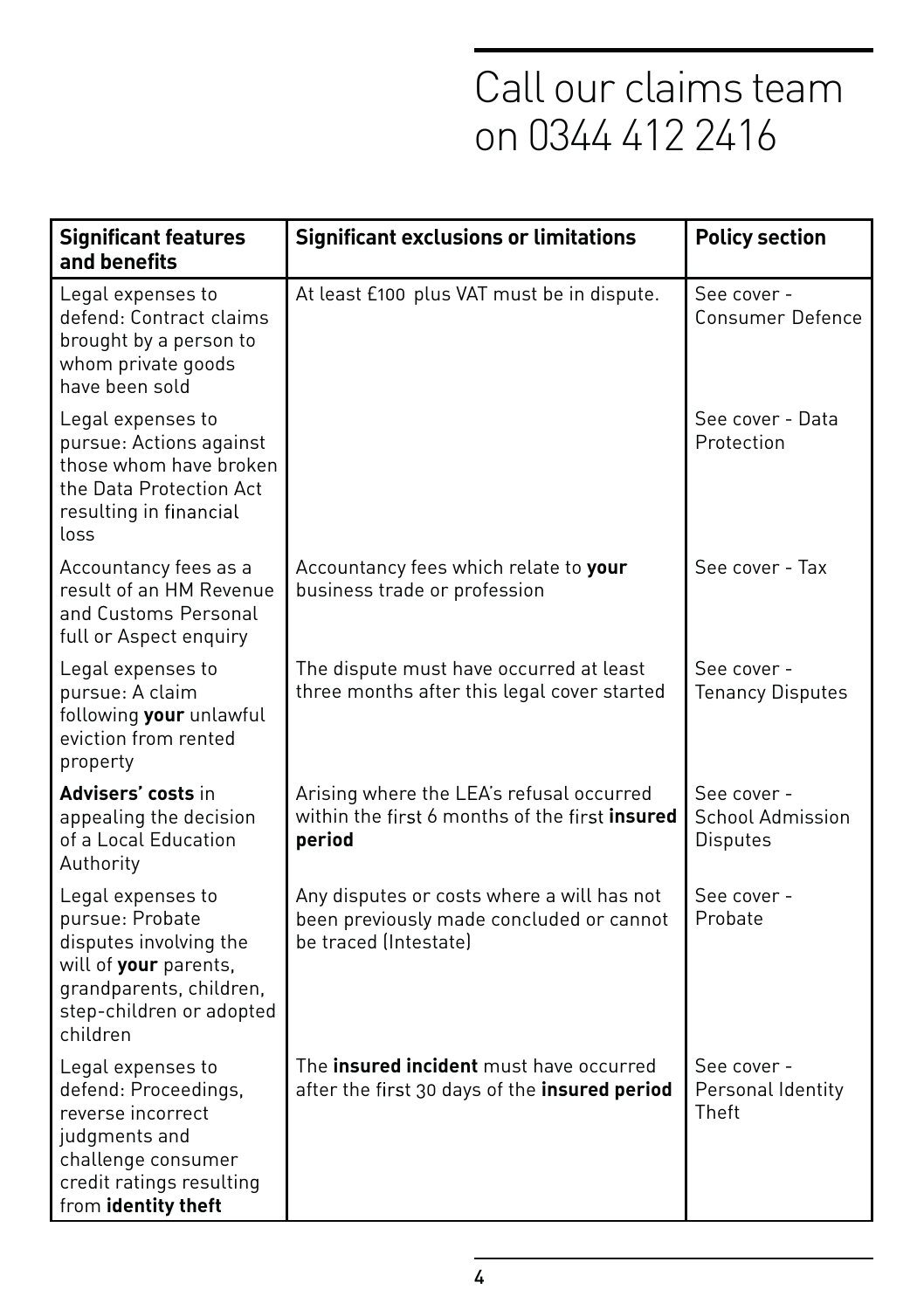| <b>Significant features</b><br>and benefits                                                                                                  | <b>Significant exclusions or limitations</b>                                                           | <b>Policy section</b>                 |
|----------------------------------------------------------------------------------------------------------------------------------------------|--------------------------------------------------------------------------------------------------------|---------------------------------------|
| Legal expenses to<br>defend: Proceedings<br>arising from the use of<br>the vehicle's identity by<br>another party without<br>your permission | The <b>insured incident</b> must have occurred<br>after the first 30 days of the <b>insured period</b> | See cover - Vehicle<br>identity theft |
| Legal helpline available<br>24/7                                                                                                             |                                                                                                        | All                                   |
| Debt counselling service<br>24/7                                                                                                             |                                                                                                        |                                       |
| Domestic helpline 24/7                                                                                                                       |                                                                                                        |                                       |
| Arc legal document<br>service                                                                                                                |                                                                                                        |                                       |

### **Family Legal Expenses Insurance**

This insurance is managed by Arc Legal Assistance Limited and provided by Inter Partner Assistance S.A.

If **you** make a valid claim under this insurance, **we** will appoint **our** panel solicitors, or agents, to handle **your** case. **You** are not covered for any other legal representatives' fees unless court proceedings are issued or a **conflict of interest** arises. Where, following the start of court proceedings or a **conflict of interest** arising, **you** want to use a legal representative of **your** own choice **you** will be responsible for any **advisers' costs** in excess of **our standard advisers' costs**.

The insurance **covers advisers'** costs and other costs and expenses as detailed under the separate sections of cover, up to the **limit of indemnity** where:-

- • The **insured incident** takes place in the **insured period** and within the **territorial limits**; and
- • The **legal action** takes place in the **territorial limits.**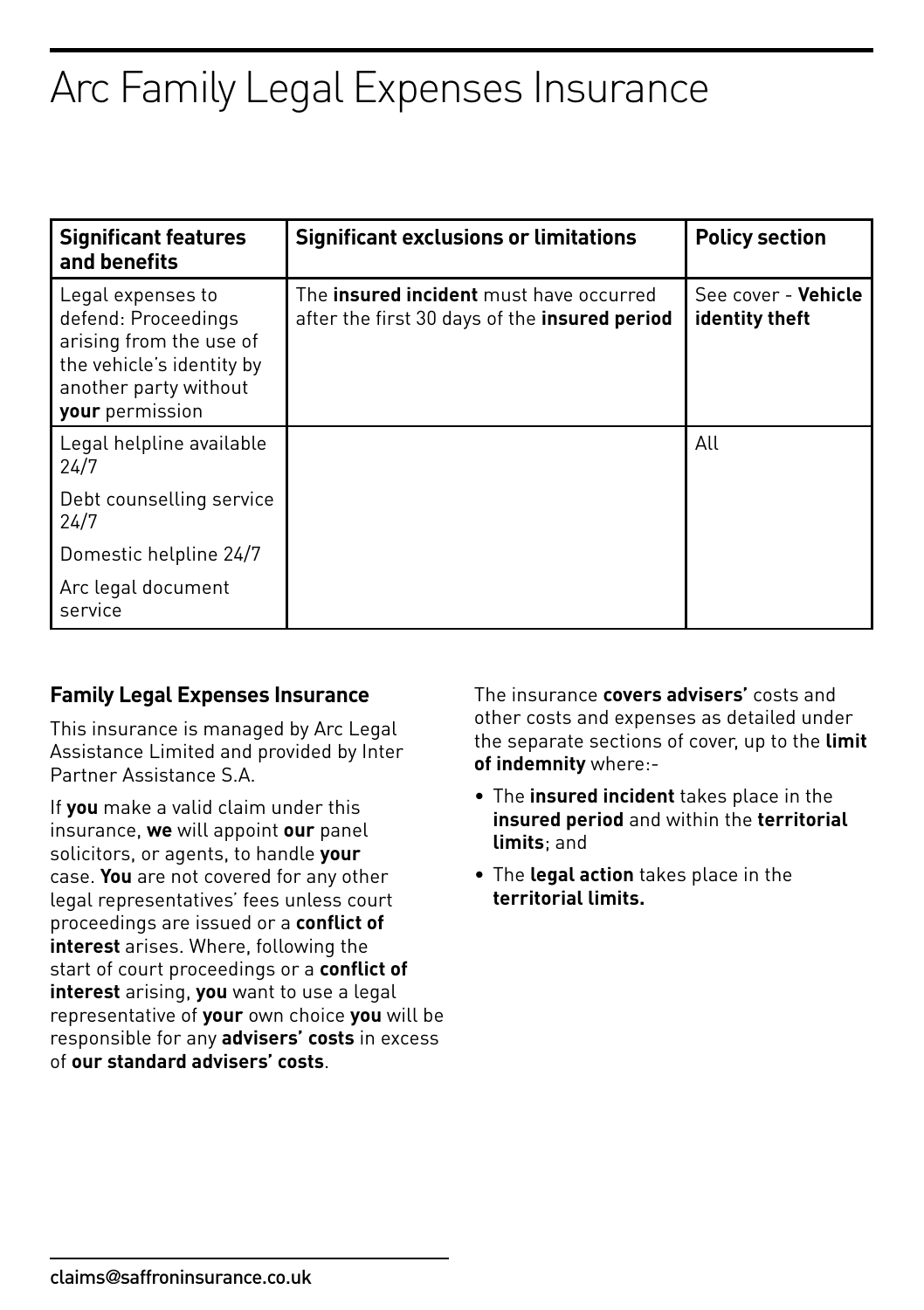## **Definitions**

Adviser – **Our** specialist panel solicitors or agents appointed by **us** to act for **you**, or, and subject to **our** agreement, where court proceedings have been started or a **conflict of interest** arises, another legal representative nominated by **you**.

Advisers' Costs – Reasonable legal or accountancy fees and disbursements incurred by the **adviser** or other legal representative with **our** prior written authority. Legal expenses shall be assessed on the standard basis and third party's costs shall be covered if awarded against **you** and paid on the standard basis of assessment.

Computer – Any computer or other electronic data processing device, equipment or system or any hardware, software, programme, instruction, data or component utilised or intended to be utilised in or by such item, or any actual or intended function of or process performed by any of them.

Conflict of Interest – There is a **conflict of interest** if **your advisers'** duty to act in **your** best interests in relation to **your** claim conflicts with, or there is a significant risk that it may conflict with, any duty your **adviser** owes, or obligation it has, to any other party.

Excess – The amount that **you** must pay towards the cost of any claim as stated below:-

Property Infringement and Property Damage: £250 per claim. All other sections: Nil

Prior to the issue of court proceedings or a **conflict of interest** arising there is no cover for the costs of any legal representative other than those incurred by **our** panel solicitor.

Identity Theft – A person or group of persons knowingly using a means of belonging to **you** without **your** knowledge or permission with intent to commit or assist another to commit an illegal act.

HM Revenue & Customs Full / Aspect Enquiry An enquiry under Section 9A of the Taxes Management Act 1970 into **your** PAYE income or gains.

Insurance Providers – Inter Partner Assistance SA who are a wholly owned subsidiary of AXA Assistance SA and part of the worldwide AXA Group.

Insured Incident – The incident or the of a series of incidents which may lead to a claim under this insurance. Only one **insured incident** shall be deemed to have arisen from all causes of action, incidents or events that are related by cause or time.

In a claim arising from **identity theft** the **insured incident** is a single act or the start of a series of single acts against **you** by one person or group of people.

In a claim arising from an HM Revenue and Customs Full or Aspect Enquiry, the **insured incident** shall be deemed to be the date HM Revenue and Customs issue a formal notice to **you** notifying of a full enquiry into **your** nonbusiness affairs.

Insured Period – One year from the inception or renewal date shown on **your** insurance schedule.

Legal Action(s) – The pursuit or defence of civil legal cases for damages or injunctions, or the defence of criminal prosecutions to do with **your** employment, or the defence of motor prosecutions.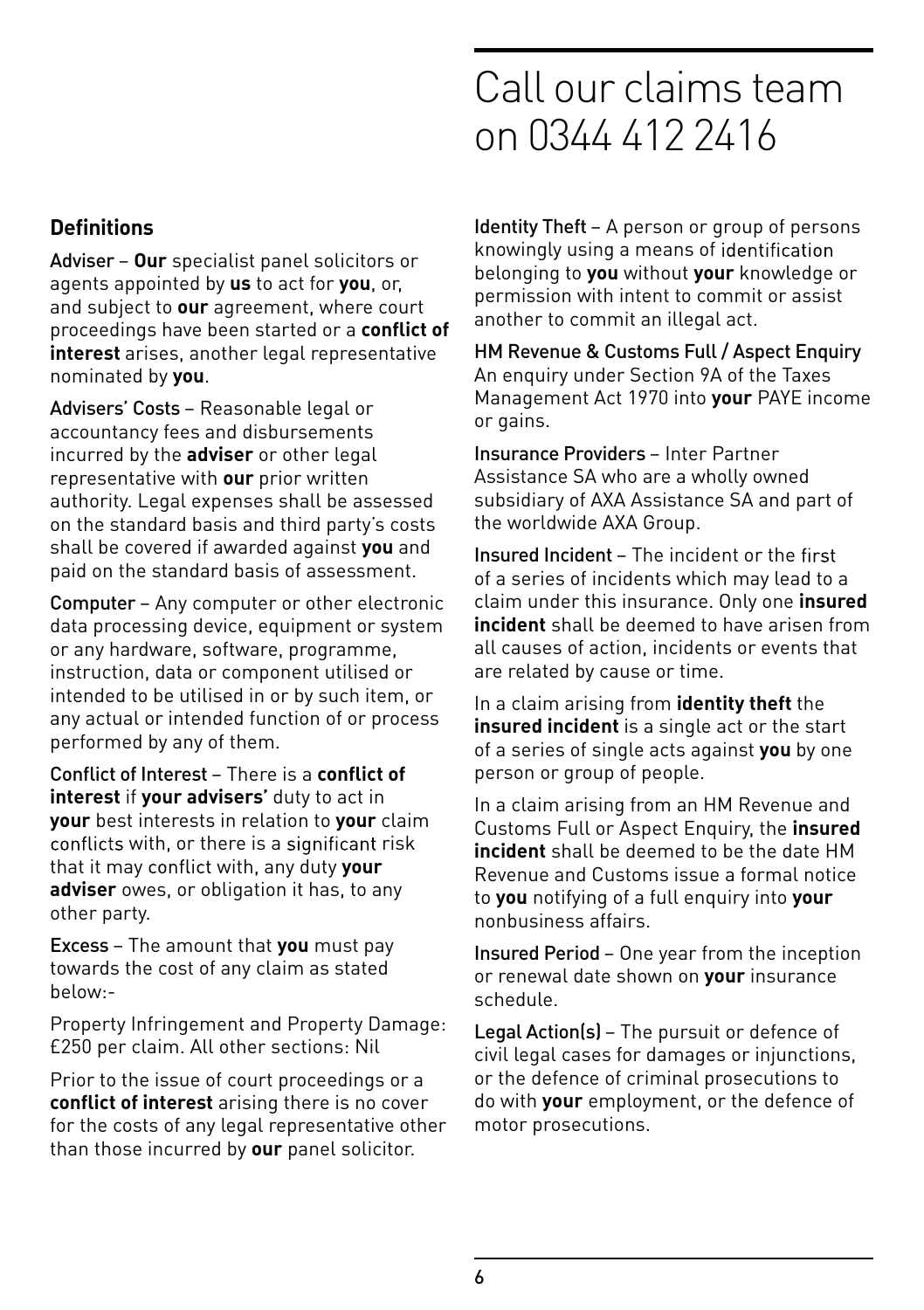Limit of Indemnity – The maximum payable in respect of an **insured incident** as stated below: All sections £75,000.

Standard Advisers' Costs – The level of **advisers' costs** that would normally be incurred by **insurance providers** in using a nominated **adviser** of **our** choice.

Territorial Limits – For consumer disputes and personal injury: The European Union. For all other sections: Great Britain, Northern Ireland, The Isle of Man and the Channel Islands.

We/Us/Our – Arc Legal Assistance Limited who have arranged this insurance and administer it on behalf of the **insurance providers**.

You/Your – Any person who has paid the premium and been declared to **us** by **your** insurance advisor. Cover also applies to **your** family members normally resident with **you**. If **you** die **your** personal representatives will be covered to pursue or defend cases covered by this insurance on **your** behalf that arose prior to your death.

### **Cover**

### Consumer pursuit

What is insured:

**Advisers' costs** to pursue a **legal action** following a breach of a contract **you** have for buying or renting goods or services for **your** private use. This includes the purchase of **your** main home. In respect of disputes over the purchase of **your** main home, the purchase must have commenced at least 180 days after **you** first purchased this insurance or purchased similar insurance which expired immediately before this insurance began.

What is not insured:- Claims

- Where the amount in dispute is less than £100 plus VAT
- Involving a vehicle owned by **you** or which **you** are legally responsible for

### Personal injury

What is insured:

**Advisers' costs** to pursue a **legal action** for financial compensation for damages following an accident resulting in **your** personal injury or death against the person or organisation directly responsible.

What is not insured:- Claims

- For the **adviser's** own fees in **legal actions** arising from clinical negligence
- For disbursements that the **adviser** incurs when investigating whether **you** have reasonable prospects of successfully pursuing a **legal action** for clinical negligence
- For stress, psychological or emotional injury unless it arises from **you** suffering physical injury

### Employment disputes

What is insured:

**Advisers' costs** to pursue a **legal action** brought against an employer or ex-employer or prospective employer for a breach of **your** employment rights.

What is not insured:- Claims

• Where the breach of contract occurred within the first 90 days from when **you** first purchased this insurance or purchased similar insurance which expired immediately before this insurance began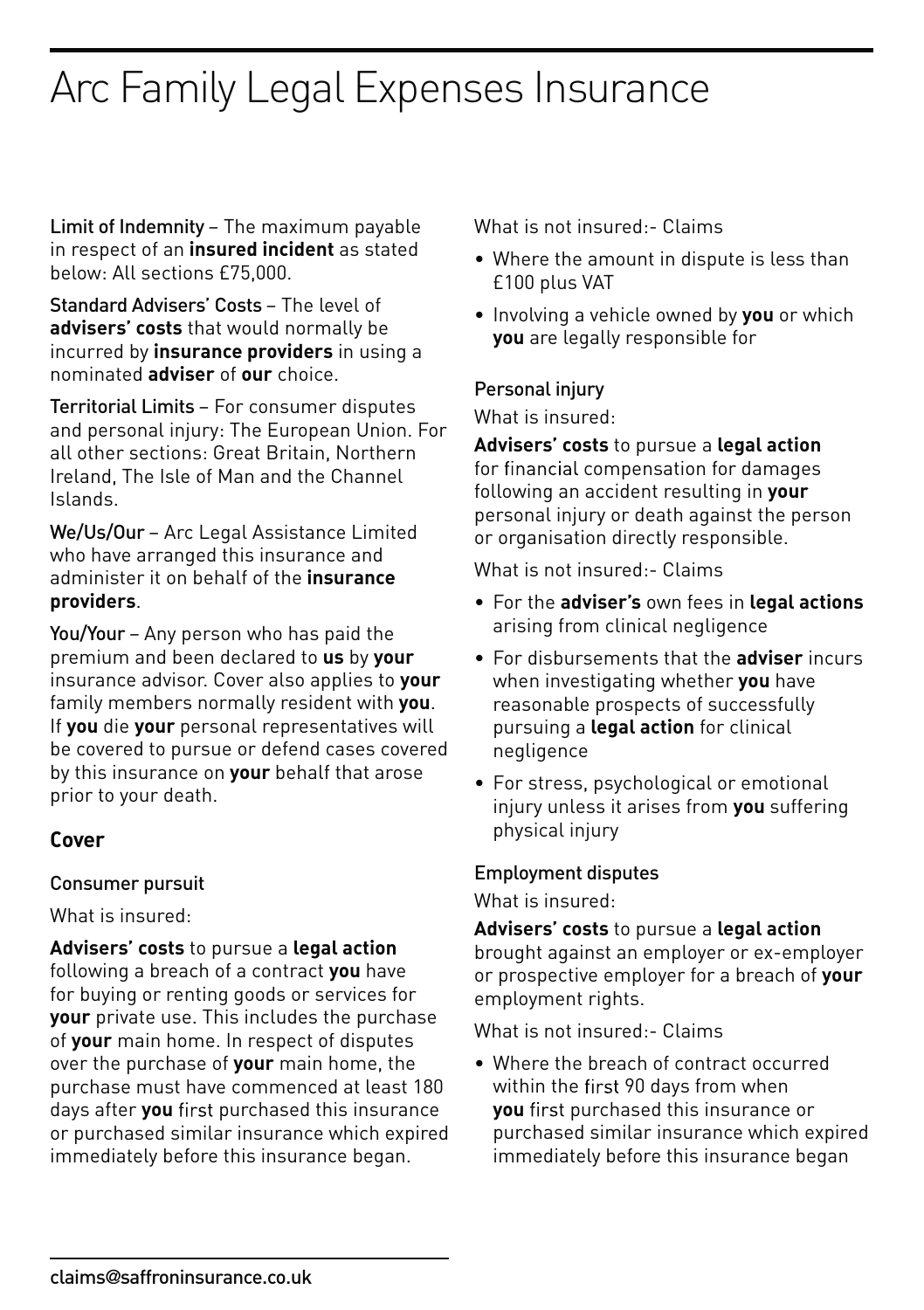#### • For **advisers' costs** of any disciplinary investigatory or grievance procedure connected with **your** contract of employment or the costs associated with any compromise agreement

- Where the breach of contract is alleged to have commenced or to have continued after termination of **your** employment
- For **advisers' costs** awarded by an employment or employment appeals tribunal (or its equivalent in Scotland, Northern Ireland, the Channel Islands or the Isle of Man) that **you** are ordered or agree to pay

### Property infringement

What is insured:

**Advisers' costs** to pursue a **legal action** for nuisance or trespass against the person or organisation infringing **your** legal rights in relation to **your** main home. This section does not extend to divorce or matrimonial matters. The nuisance or trespass must have started at least 180 days after **you** purchased this insurance or purchased similar insurance which expired immediately before this insurance began.

### Property damage

What is insured:

**Advisers' costs** to pursue a **legal action** for financial compensation for damages against a person or organisation that causes physical damage to **your** main home. The damage must have been caused after **you**  purchased this insurance.

# Call our claims team on 0344 412 2416

### Legal defence

What is insured:

**Advisers' costs** in a **legal action** to defend **your** legal rights in the following circumstances arising out of your **work** as an employee:-

- Prior to being charged when dealing with the police or Health & Safety Executive or others with the power to prosecute
- In a prosecution brought against **you** in a court of criminal jurisdiction
- In a civil action brought against **you** for compensation under section 13 of the Data Protection Act 1998
- In civil proceedings brought against **you** under legislation for unlawful discrimination

**Advisers' costs** in a **legal action** to defend **your** legal rights arising out of a motor prosecution brought by **you**.

**Advisers' costs** in a **legal action** to defend **your** legal rights arising out of a formal investigation or disciplinary hearing brought against **you** by any trade association or professional or regulatory body.

**Your** costs of being absent from work to attend any court, tribunal, arbitration disciplinary hearing or regulatory proceedings at the request of the **adviser** or whilst on jury service. The amount **we** shall pay shall not exceed £100 per day or part thereof less whatever is recoverable from the court or tribunal and subject to a maximum  $of$   $f1000$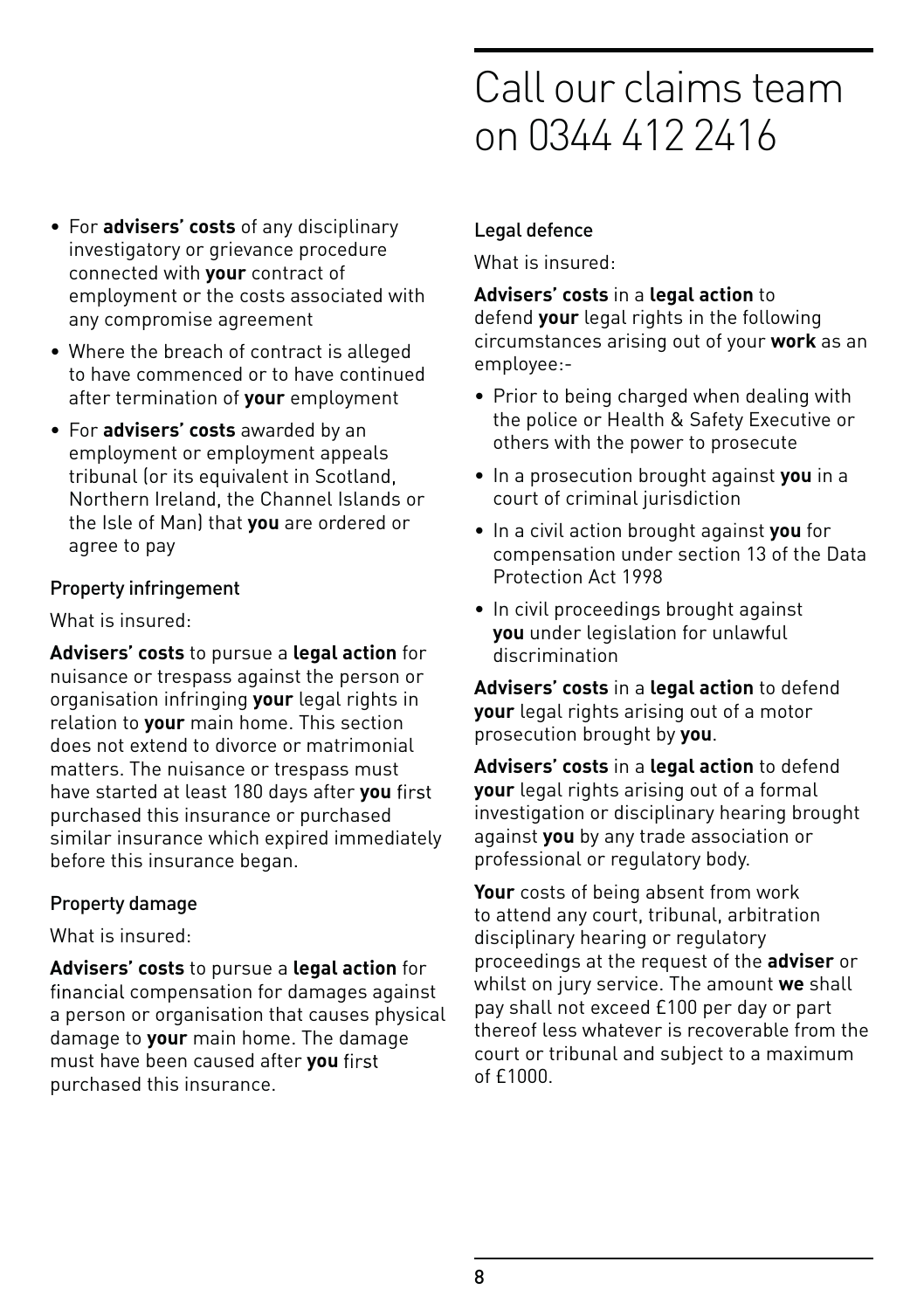What is not insured:- Claims

- For alleged road traffic offences where **you** did not hold or were disqualified from holding a licence to drive or are being prosecuted for driving whilst under the influence of drink or nonprescription drugs
- • For **advisers'** costs where **you** are entitled to a grant of legal aid from the body responsible for its administration, or where funding is available from another public body, a trade union, employer or any other insurance policy
- • For parking offences which **you** do not get points on **your** licence for
- Following an allegation of intentional violence or dishonesty

### Consumer defence

What is insured:

**Advisers' costs** to defend a **legal action** brought against **you** following a breach of a contract **you** have for selling goods (in a private capacity) for the private and personal use of another person. This includes the sale of **your** main home. In respect of disputes over the sale of **your** main home, the sale must have commenced at least 180 days after **you** first purchased this insurance or purchased similar insurance which expired immediately before this insurance began.

What is not insured:- Claims

- Where the amount in dispute is less than £100 plus VAT
- • Involving a vehicle owned by **you** or which **you** are legally responsible for

## Data protection

What is insured:

**Advisers' costs** to pursue a **legal action** against a person or organisation that has broken the Data Protection Act 1998 which has resulted in **you** suffering a financial loss.

### Tax

What is insured:

**Advisers' Costs** incurred by an Accountant if **you** are subject to an HM Revenue and Customs Full or Aspect Enquiry into **your** personal Income Tax position.

This cover applies only if **you** have:-

- • Maintained proper, complete, truthful and up to date records
- Made all returns at the due time without having to pay any penalty
- • Provided all information that the HM Revenue and Customs reasonably requires

What is not insured:- Claims

- • Where deliberate misstatements or omissions have been made to the authorities
- Where the Special Compliance Officer is investigating **your** affairs
- • For accountancy fees which relate to **your** business trade or profession
- In respect of income or gains which have been under-declared because of false representations or statements by **you**
- • For **advisers' costs** for any amendment after the tax return has initially been submitted to the HM Revenue and Customs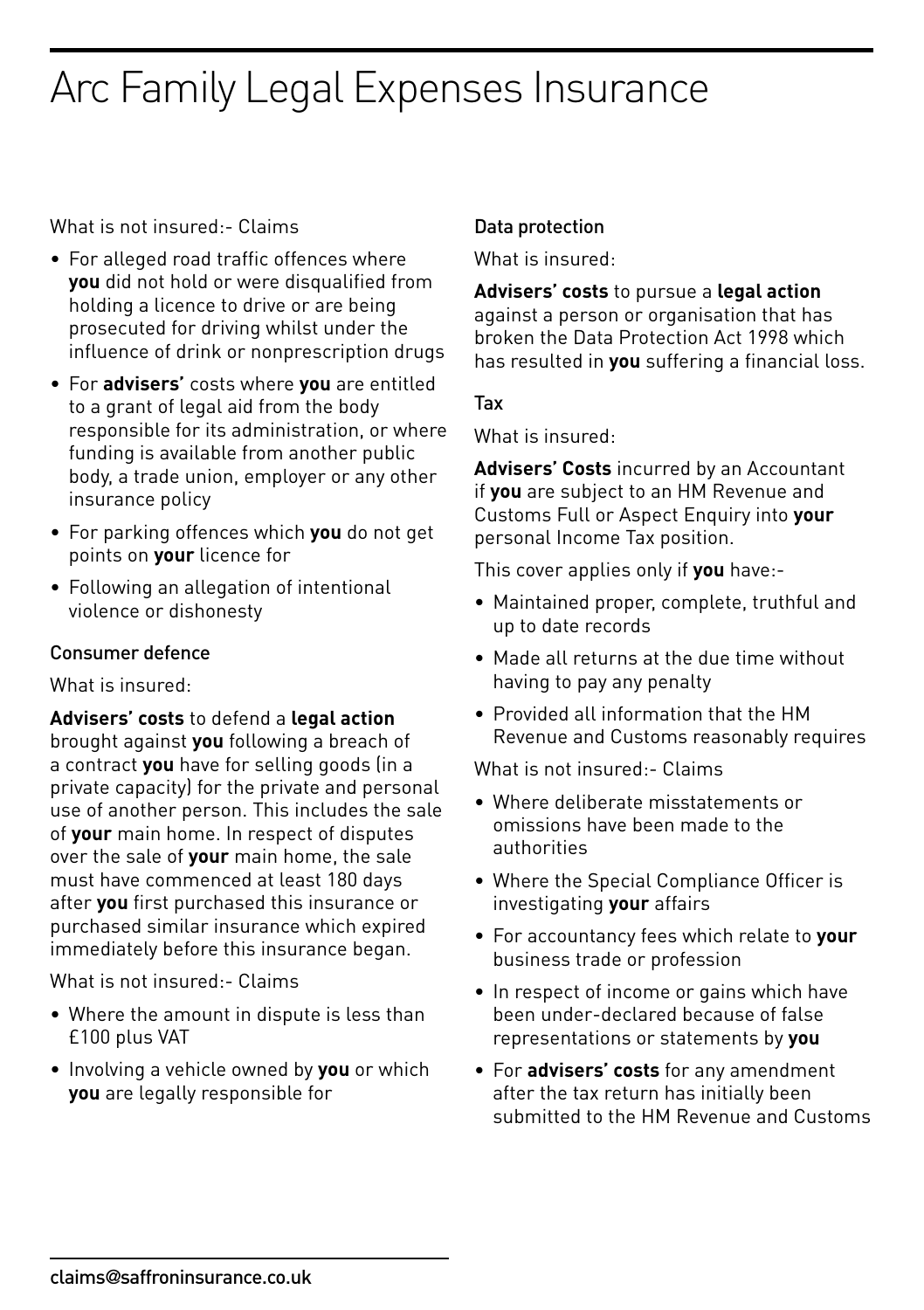- For **advisers' costs** arising after **you** receive a notice telling **you** that the enquiry has been completed
- Involving a vehicle owned by **you** or which **you** are legally responsible for

### Tenancy dispute

What is insured:

### **Advisers' costs** to pursue a **legal action**:-

- Following **your** unlawful eviction from a property occupied by **you** under an Assured Shorthold Tenancy. Cover under this section applies to **your** permanent home, and to any other property occupied by **you** on a temporary basis
- Against a landlord following a material breach of a tenancy agreement. The 'material breach' is a breach which has resulted in, or if not rectified is likely to result in the property being unsuitable for continued use

**We** will provide this cover as long as:

• The eviction happens within the period of insurance and within the **territorial limits**

What is not insured:- Claims

- For any dispute which happens within three months of the date this policy starts. (This does not apply if **you** had this cover under another policy, up to the date this policy started)
- To do with the non-payment of rent
- To defend any **legal action** against **you**
- For any dispute with any local authority, public authority or any government department
- Where the cost of rectifying the problem is £250 or less

# Call our claims team on 0344 412 2416

### School admission disputes

What is insured:

**Advisers' costs** in a **legal action** to appeal against the decision of a Local Education Authority (LEA) arising out of the LEA's failure to comply with its published admission policy, resulting in the refusal to accept **your** child or children at the state school of **your** preference.

What is not insured:- Claims

- Arising where acceptance at the school involves examinations or other selection criteria
- Involving schools which are not state schools falling under the LEA's jurisdiction or where responsibility for the allocation of a place(s) within the school does not rest with the LEA
- Arising prior to the submission of an application to the school or LEA
- Arising where the LEA's refusal occurred within the first  $6$  months of the first **insured period**
- Where the procedure for appealing against the decision to refuse a place at the school has not been followed
- Where the child has been expelled, suspended or permanently excluded from another school
- For children under 5 years other than for admission disputes arising where entry shall be in the academic year prior to their 5th birthday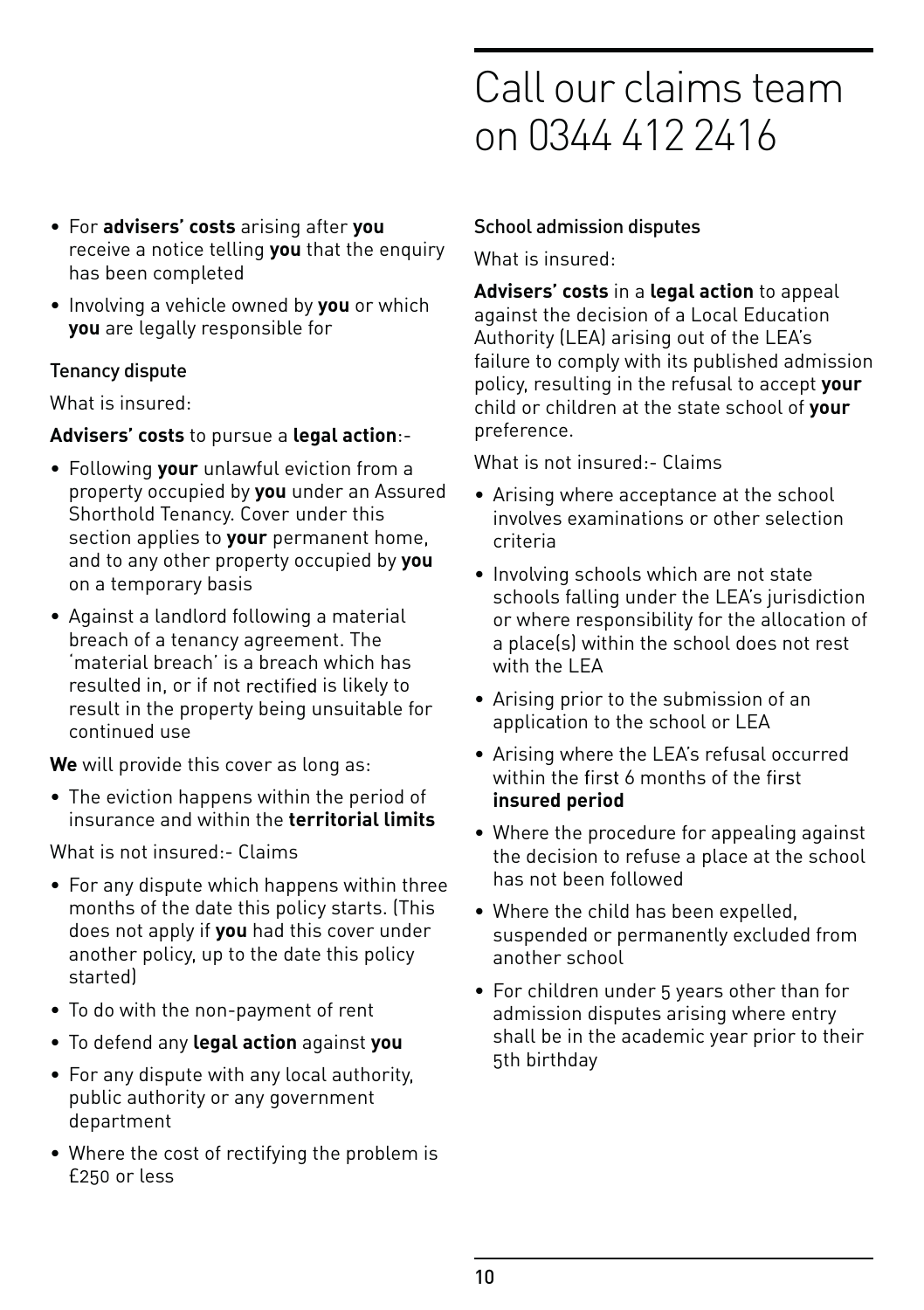### Probate

What is insured:

**Advisers**' **costs** to pursue a **legal action** by **you** in respect of a probate dispute involving the will of **your** parents, grandparents, children, step-children or adopted children where **you** are contesting a will as a beneficiary or potential future beneficiary.

What is not insured:- Claims

• In respect of any dispute or costs where a will has not been previously made or concluded or cannot be traced (Intestate)

### Personal Identity Theft

What is insured:

**Advisers' costs** in a **legal action** in respect of **insured incidents** arising from **identity theft**:-

- To deal with all organisations that have been fraudulently applied to for credit, goods or services in **your** name or which are seeking monies or have sought monies from **you** as a result of **identity theft**
- To liaise with credit referencing agencies and all other relevant organisation on **your** behalf to advise that **you** have been the victim of **identity theft**
- • To defend **your** legal rights in a **legal action** and/or take reasonable steps to remove County Court Judgments against **you** that have been obtained by an organisation that **you** are alleged to have purchased, hired or leased goods or services from.

Cover is only available if **you** deny having entered in to the contract and allege that **you** have been the victim of **identity theft**.

What is not insured:- Claims

- • Where **you** have not been the victim of **identity theft**
- • Where the **insured incident** began to occur within 30 days of **you** first purchasing this insurance or similar insurance which expired immediately before this insurance began
- • Where the **insured incident** began to occur or had occurred before **you** purchased this insurance
- Where the claim is false or fraudulent
- • Where **you** did not take reasonable precautions against **identity theft** or take action to protect yourself from **identity theft**
- • Where the **identity theft** has been carried out by somebody living with **you**
- • For **advisers' costs** arising from loss of cash from a bank, building society, credit union or other similar financial institution where that institution has refused to cover the loss
- • For any losses other than **advisers' costs** incurred by **you** as a result of **identity theft**

**You** must agree to be added to the CIFAS Protection Register if **we** recommend it.

**You** must notify claims as soon as reasonably possible and within 45 days of **you** becoming aware of the **insured incident** and complete a claim form which must be returned promptly with all relevant information.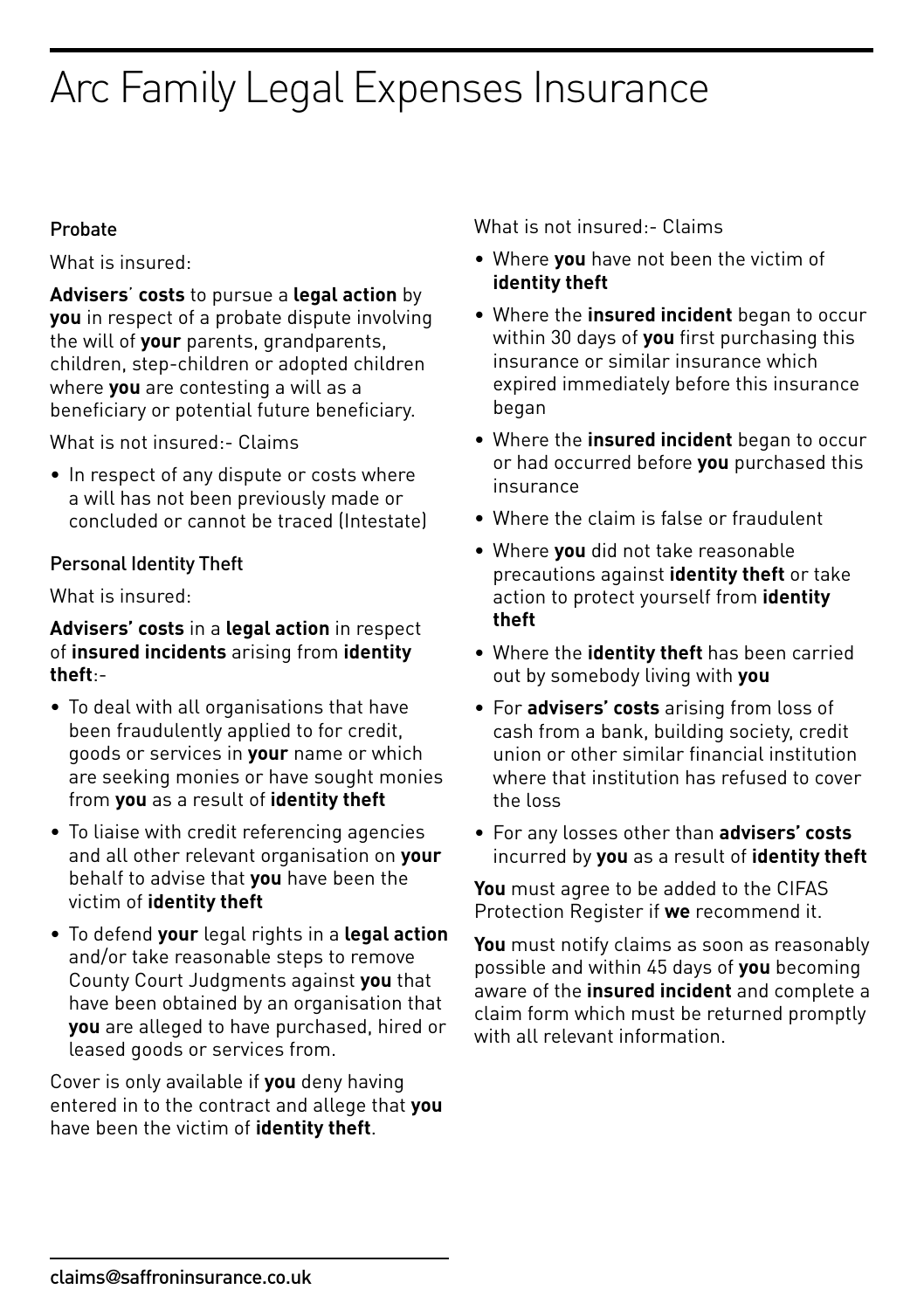### Vehicle Identity Theft

What is insured:

**Advisers' costs** in a **legal action** to defend civil or criminal legal proceedings arising from use of the vehicle's identity by another person or organisation without **your** permission.

What is not insured:- Claims

- Where the vehicle's identity has been copied by somebody living with **you**
- The **insured incident** began to occur within the 30 days of the **insured period**.
- **You** did not act to take reasonable precautions against **your** vehicle's identity being copied without **your** permission
- For any losses (other than **adviser's costs**) incurred by **you** as a result of **identity theft**

### **Telephone Helplines**

### Legal helpline

**You** can use the 24-hour helpline service to discuss any problem occurring under this policy within the United Kingdom, the Channel Islands and the Isle of Man.

Specialist lawyers are at hand to help **you**. If **you** need a lawyer or accountant to act for **you** and **your** problem is covered under this insurance, the helpline will ask **you** to complete a claim form. If **your** problem is not covered under this insurance, the helpline may be able to offer **you** assistance under a private funding arrangement.

Simply telephone 0344 770 1040 and quote "Contract Number 387 - Saffron Insurance".

# Call our claims team on 0344 412 2416

### Debt counselling helpline

Managing money well is sometimes overlooked in the pressures of our daily lives. **You** can talk about any financial concerns or worries through **our** 24/7 debt counselling helpline.

Expert confidential help is at hand through **our** trained independent counsellors ready to assist with counselling, support, advice and help. If **your** debt is complicated the counsellor can also direct **your** call to **our** specialist debt experts who will talk through the stages of prioritising the debts and steps to resolution. Importantly once **you** are managing **your** money concerns the support of **our** counsellors is available 24/7 to help you find better ways to control future spending and deal with money related issues.

Simply telephone 0344 770 1036 and quote "Contract Number 387 - Saffron Insurance".

### Domestic helpline

Use the 24 hour helpline following an emergency in the home for which a tradesman's assistance is required.

The helpline will source and deploy an approved tradesman to **your** home. **You** will be responsible for the tradesman's charges.

Where appropriate **we** may substitute deployment of a tradesman with the provision of technical advice over the telephone giving **you** the means to rectify the problem yourself.

Simply telephone 0344 770 1041 and quote "Contract Number 387 - Saffron Insurance".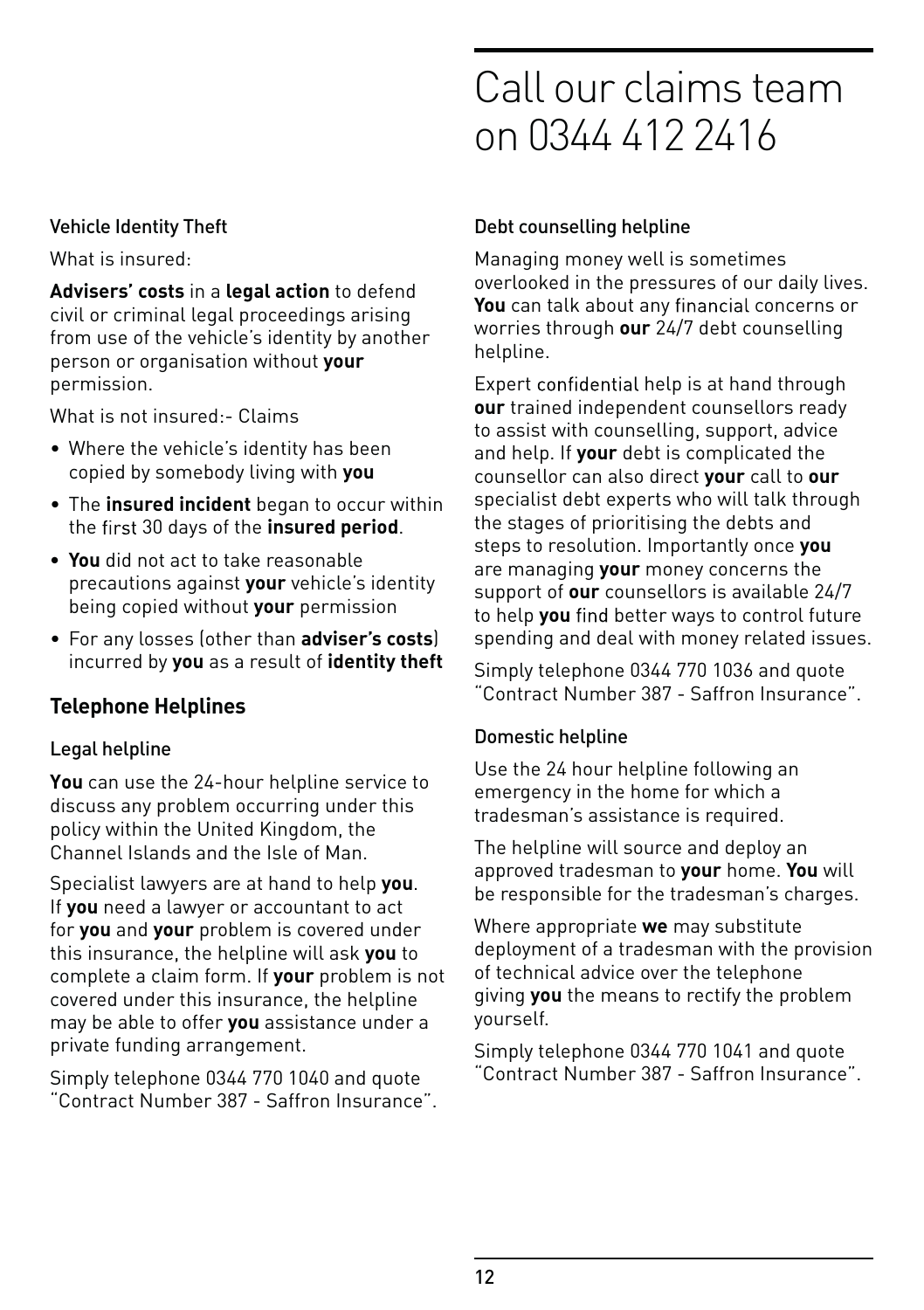### Additional legal services

In this package **our** aim is to provide a wide ranging insured legal service. Inevitably there are areas where it is not possible to insure legal expenses, in particular those which everybody at some time faces, but which are nevertheless often expensive and sometimes unexpected. Examples are:-

- Legal expenses arising from the sale or purchase of the home and re-mortgaging
- Divorce and child custody issues
- Wills and probate

To help **you** deal with these and other matters which may arise **we** are able to give **you** access to discounted legal services provided by **us** in partnership with **our** panel Solicitors. **Our** panel solicitors are one of the country's leading law firms with expertise in all areas where assistance is likely to be required.

If **you** would like to make use of the service please contact the number above for an initial telephone consultation which will be provided at no cost to **you**. **Our** panel solicitors will give **you** a quotation for the likely cost of their representation and it will then be **your** decision whether **you** appoint them to act for **you**.

For a cost free initial consultation telephone the legal helpline on 0344 770 1040 and quote "Contract Number 387 - Saffron Insurance".

### **Arc Legal Document Service**

As an addition to **your** legal expenses cover **you** have access to **our** legal document service, an online legal document service.

This will provide you with:

• Access to a range of free legal documents including wills

- A step by step walkthrough to assist **you** in completing the documents
- Access to a variety of additional family law documents which **you** can try for free before purchasing

The service can be accessed by visiting www.arclegal.co.uk/legaldocuments where **you** can register **your** details using the voucher code available from **your** insurance advisor.

#### General exclusions

There is no cover where:-

- The **insured incident** began to start or had started before **you** bought this insurance
- **You** should reasonably have realised when buying this insurance that a claim under this insurance might be made
- A reasonable estimate of **your advisers' costs** is more than the amount in dispute
- **You** fail to give full information or facts to **us** or to the **adviser**
- Something **you** do or fail to do prejudices **your** position or the position of the **insurance providers** in connection with the **legal action**
- **Advisers' costs** or any other costs and expenses incurred which have not been agreed in advance or are above those for which **we** have given **our** prior written approval
- Where **you** have other legal expenses insurance cover

There is no cover for:-

**• Advisers' costs** or any other costs incurred in avoidable correspondence or which are recoverable from a court, tribunal or other party or which are not reasonable or necessary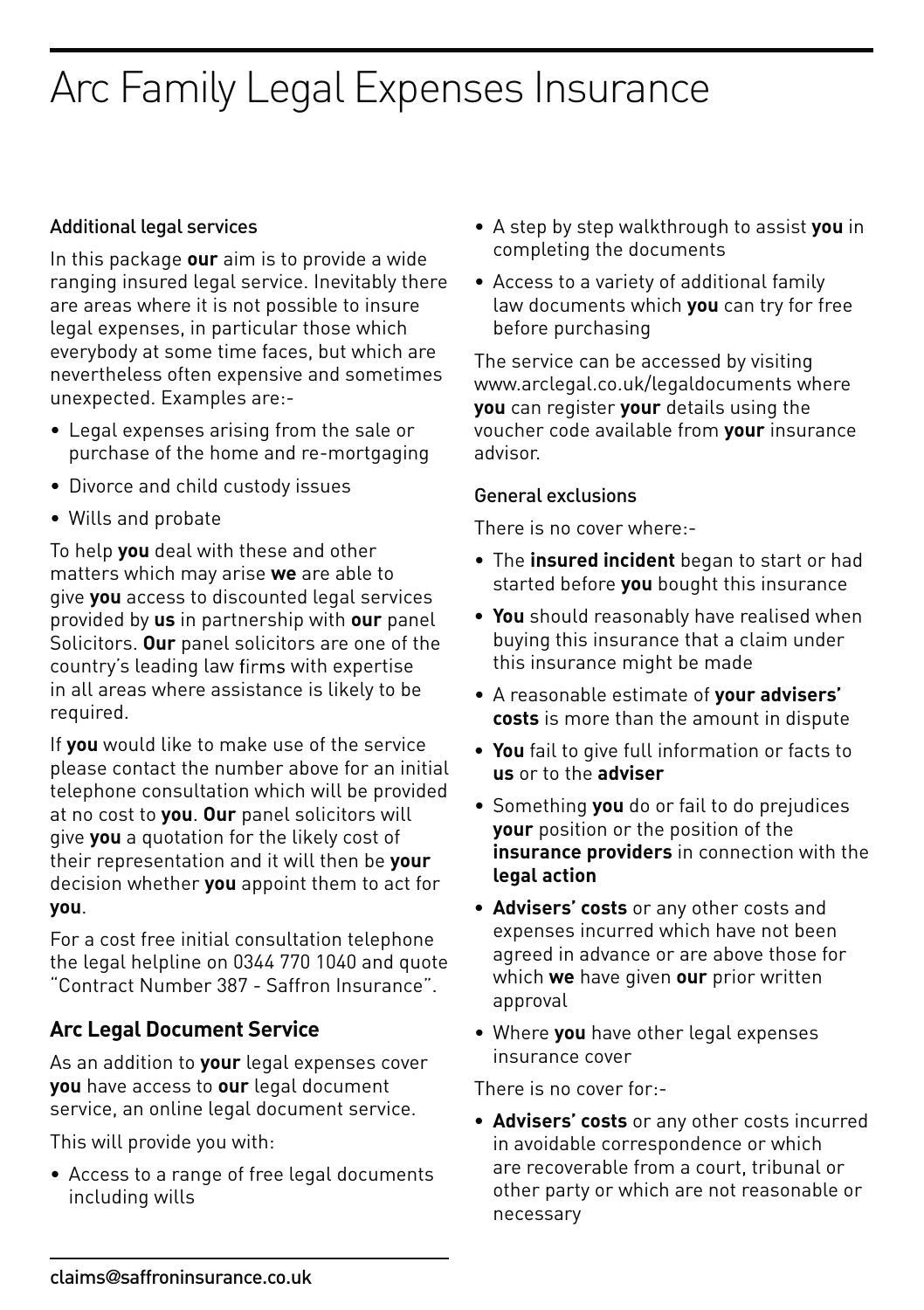- The amount of **advisers' costs** in excess of **our standard advisers' costs** where **you** have decided to use an **adviser** of **your** own choice
- **Advisers' costs** of any private prosecution
- Damages, interest, fines or costs awarded against **you** in a criminal court
- Claims over loss or damage where that loss or damage is covered under another insurance policy
- Claims made by or against **your** insurance advisor, the **insurance providers**, the **adviser** or **us**
- Any claim which is false or fraudulent
- Defending **legal actions** arising from anything **you** did deliberately or recklessly
- Appeals without the prior written consent of **us**
- The costs of any legal representative other than those of the **adviser** prior to the issue of court proceedings or a **conflict of interest** arising
- Any costs which **you** incur and wish to recover which **you** cannot substantiate with documentary evidence
- **Advisers' costs** if **your** claim is part of a class action or will be affected by or will affect the outcome of other claims

There is no cover for any claim directly or indirectly arising from:-

- Patents, copyrights, trademarks, merchandise marks, service marks, registered designs, intellectual or artistic property, secrecy or confidentiality agreements and passing off
- **Computer** software other than proprietary packaged software that has not been tailored to **your** requirements
- Works undertaken or to be undertaken by or under the order of any government or public or local authority
- Planning law
- Constructing buildings or altering their structure except in relation to Consumer disputes providing the amount in dispute is less than £5000 inc. VAT
- Libel, slander or verbal injury
- A dispute between **you** and someone **you** live with or have lived with
- A lease or licence to use property or land other than under the 'Tenancy Disputes' section of cover
- A venture for gain by **you** or **your** business partners
- A dispute about either the amount an insurance company should pay to settle an insurance claim or the way a claim should be settled
- A dispute between persons insured under this policy
- An application for a judicial review
- Defending or pursuing new areas of law or test cases
- An allegation of miss-selling or mismanagement of financial services or products
- Professional negligence in relation to services provided in connection with a matter not covered under this insurance
- Subsidence land heave land slip mining or quarrying
- A tax or levy relating to **you** owning or living in **your** home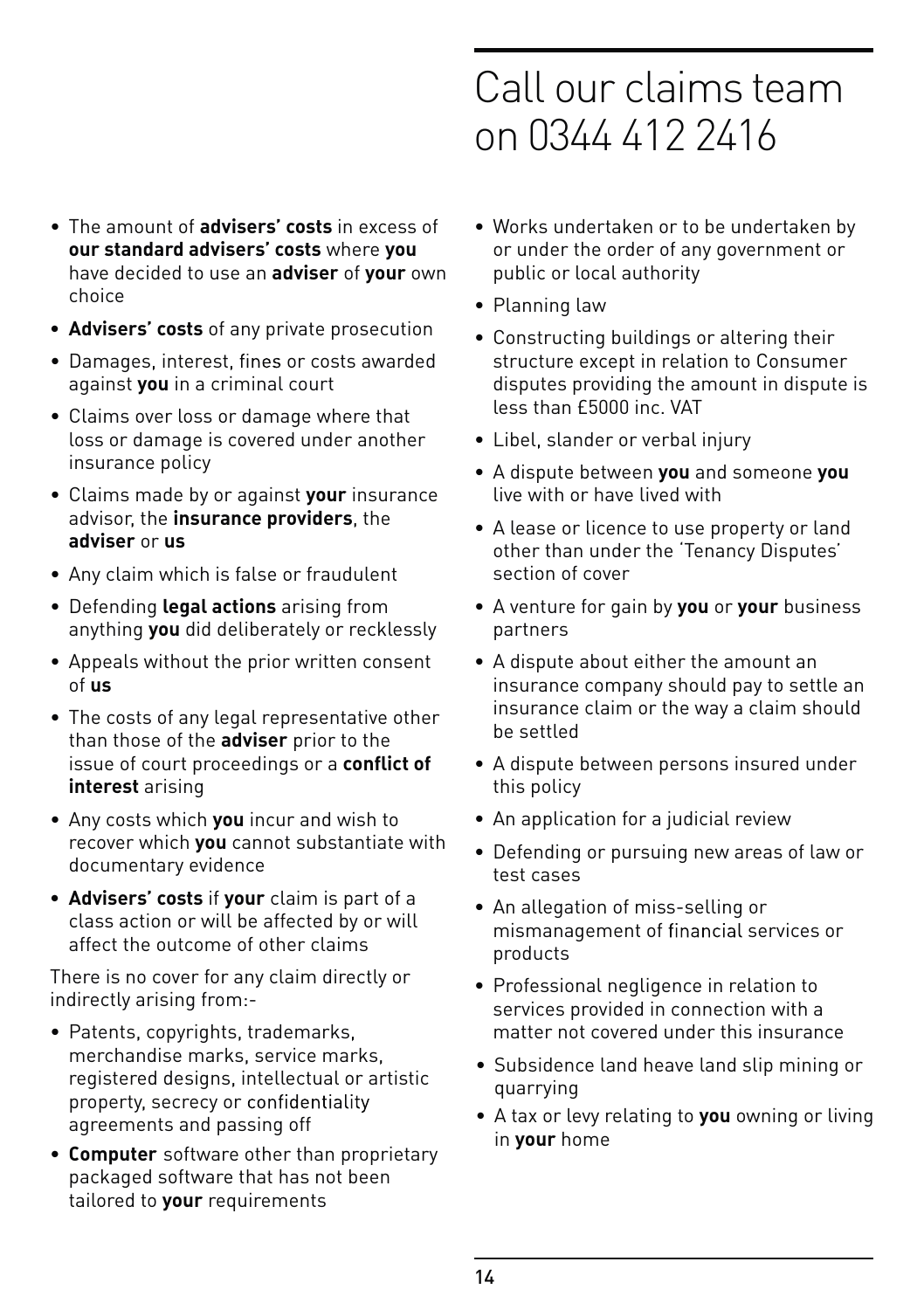• A manufacturer's warranty or guarantee Contracts (Rights of Third Parties) Act 1999:

A person who is not a party to this contract has no right under the Contracts (Rights of Third Parties) Act 1999 to enforce any term of this contract but this does not affect any right or remedy of a third party which exists or is available other than by virtue of this act.

### **Conditions**

#### Cancellation

**You** may cancel this insurance at any time by writing to **your** insurance advisor providing 14 days written notice.

**Your** insurance advisor or **we** may cancel the insurance by giving 14 days notice in writing to **you** at the address shown on the schedule, or alternative address provided by **you**. No refund of premium shall be made.

**We** will only invoke this right in exceptional circumstances as a result of you behaving inappropriately, for example:

- Where **we** have a reasonable suspicion of fraud
- **You** use threatening or abusive behaviour or language or intimidation or bullying of our staff or suppliers

### Claims

**You** must notify claims as soon as reasonably possible once **you** become aware of the incident and within no more than 180 days of **you**  becoming aware of the incident. There will be no cover under this policy if, as a result of a delay in reporting the claim, **our** position has been prejudiced. For claims relating to **identity theft**, these must be reported within 45 days of **you** becoming aware of the incident. **You** can complete and submit **your** claim form online by visiting www.arclegal.co.uk/informationcentre. Alternatively, **we** will send **you** a claim form which must be returned promptly with all relevant information.

**We** may investigate the claim and take over and conduct the **legal action** in **your** name. Subject to **your** consent which shall not be unreasonably withheld **we** may reach a settlement of the **legal action**.

**You** must supply at **your** own expense all of the information which **we** reasonably require to decide whether a claim may be accepted. If court proceedings are issued or a **conflict of interest** arises, and **you** wish to nominate an legal representative to act for **you**, **you** may do so. Where **you** have elected to use a legal representative of **your** own choice **you** will be responsible for any **advisers' costs** in excess of our standard **advisers' costs**. The Adviser must represent **you** in accordance with **our** standard conditions of appointment available on request.

The **adviser** will:-

- Provide a detailed view of **your** prospects of success including the prospects of enforcing any judgment obtained
- Keep **us** fully advised of all developments and provide such information as **we** may require
- Keep **us** advised of **advisers' costs** incurred
- Advise **us** of any offers to settle and payments in to court. If against **our** advice such offers or payments are not accepted there shall be no further cover for **advisers' costs** unless **we** agree in **our** absolute discretion to allow the case to proceed
- Submit bills for assessment or certification by the appropriate body if requested by **us**
- Attempt recovery of costs from third parties
- In the event of a dispute arising as to **advisers**' **costs we** may require **you** to change **adviser**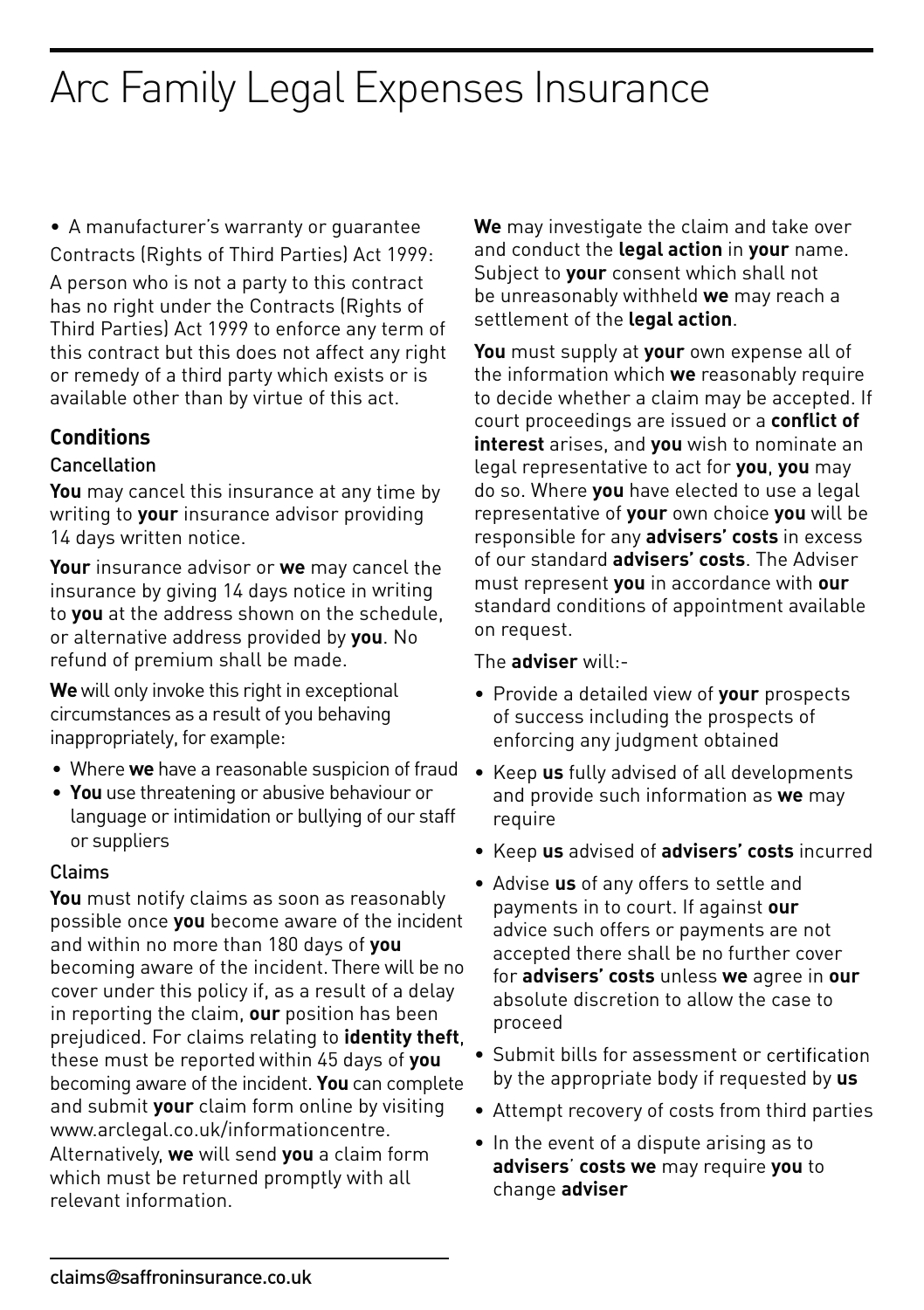- **Insurance providers** shall only be liable for costs for work expressly authorised by **us** in writing and undertaken while there are reasonable prospects of success
- **You** shall supply all information requested by the **adviser** and **us**
- **You** are responsible for any **advisers' costs** if **you** withdraw from the **legal action** without **our** prior consent. Any costs already paid under this insurance will be reimbursed by **you**
- **You** must instruct the **adviser** to provide **us** with all information that **we** ask for and report to **us** as **we** direct at their own cost

### **Disputes**

Any dispute between **you** and **us** may, where **we** both agree, be referred to an arbitrator who will be either a solicitor or a barrister. If the parties cannot agree on their choice of arbitrator the Law Society may be asked to make a nomination. The arbitration will be binding and carried out under the Arbitration Act. The costs of the arbitration will be at the discretion of the arbitrator.

### Reasonable prospects

At any time **we** may form the view that **you** do not have a reasonable chance of winning the case and achieving a reasonable outcome. If so, **we** may decline support or any further support. In forming this view **we** may take into account:-

- The amount of money at stake
- Whether a reasonable person without legal expenses insurance would wish to pursue or defend the matter
- The prospects of being able to enforce a iudament
- Whether **your** interests could be better achieved in another way

### English Law

This contract is governed by English Law.

### Language

The language for contractual terms and communication will be English.

## **Customer Services Information**

### How to make a claim

As soon as **you** have a legal problem that **you** may require assistance with under this insurance **you** should telephone the legal helpline. Once **you** have contacted the legal helpline **you** can complete and submit **your** claims form online by visiting www.arclegal. co.uk/informationcentre. Alternatively the legal helpline can send **you** a claim form which must be returned promptly with all relevant information.

In general terms, **you** are required to immediately notify **us** of any potential claim or circumstances which may give rise to a claim. If **you** are in doubt whether a matter constitutes a notifiable claim or circumstance, contact the legal helpline.

### Data protection act

**Your** details and details of **your** insurance cover and claims will be held by **us** and or the **insurance providers** for underwriting, processing, claims handling and fraud prevention subject to the provisions of the Data Protection Act 1998.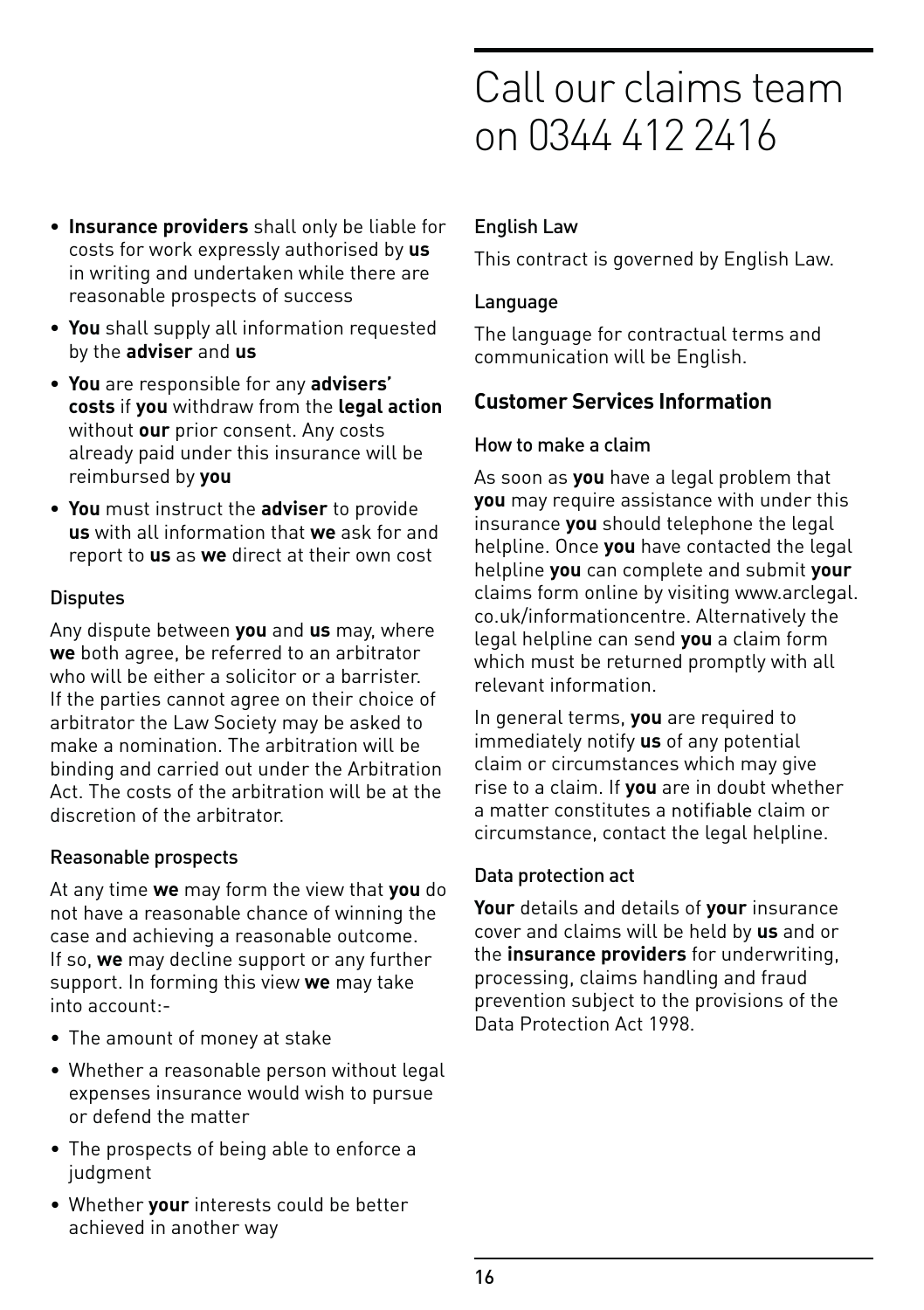#### Customer service

**Our** aim is to get it right, first time, every time. If **we** make a mistake, **we** will try to put it right straightaway.

If **you** are unhappy with the service that has been provided, **you** should contact **us** at the address below. We will always confirm to **you**, within five working days, that we have received your complaint. Within four weeks **you** will receive either a final response or an explanation of why the complaint has not been resolved yet plus an indication of when **you** will receive a final response. Within eight weeks **you** will receive a final response or, if this is not possible, a reason for the delay plus an indication of when **you** will receive a final response. After eight weeks, if you are unhappy with the delay, **you** may refer **your** complaint to the Financial Ombudsman Service. **You** can also refer to the Financial Ombudsman Service if **you** cannot settle **your** complaint with **us**.

Arc contact details are:-

Arc Legal Assistance Ltd PO Box 8921 Colchester CO4 5YD

T: 01206 615 000 E: customerservice@arclegal.co.uk

The Financial Ombudsman Service contact details are:-

Financial Ombudsman Service Exchange Tower London E14 9SR

T: 08000 234 567

E: complaint.info@financial -ombudsman.org.uk

#### Compensation

**We** are covered by the Financial Services Compensation Scheme. **You** may be entitled to compensation from the scheme if Arc Legal or Inter Partner Assistance cannot meet their obligations. **Your** entitlement to compensation will depend on the circumstances of the claim. Further information about compensation scheme arrangements is available at http://www.fscs.org.uk/ or by telephoning 0800 678 1100.

#### Authorisation

Arc Legal Assistance Ltd is authorised and regulated by the Financial Conduct Authority. Arc Legal's Firm Reference Number is 305958. This can be checked on the Financial Services Register by visting the website www.fca.org.uk/register or by contacting the Financial Conduct Authority on 0800111 6768.

Inter Partner Assistance in the UK is a branch of Inter Partner Assistance SA ('IPA'). IPA is authorised by the Belgian National Bank and subject to limited regulation by the Financial Conduct Authority in the UK. Details about the extent of IPA's regulation by the Financial Conduct Authority are available from IPA on request. IPA is listed on the Financial Services Register under number 202664. This can be checked by visiting the website ww.fca.org.uk/register or by contacting the Financial Conduct Authority on 0800 111 6768.

IPA address details are:-

Inter Partner Assistance The Quadrangle 106-118 Station Road RedhillSurrey RH1 1PR

Registered Branch No: FC008998